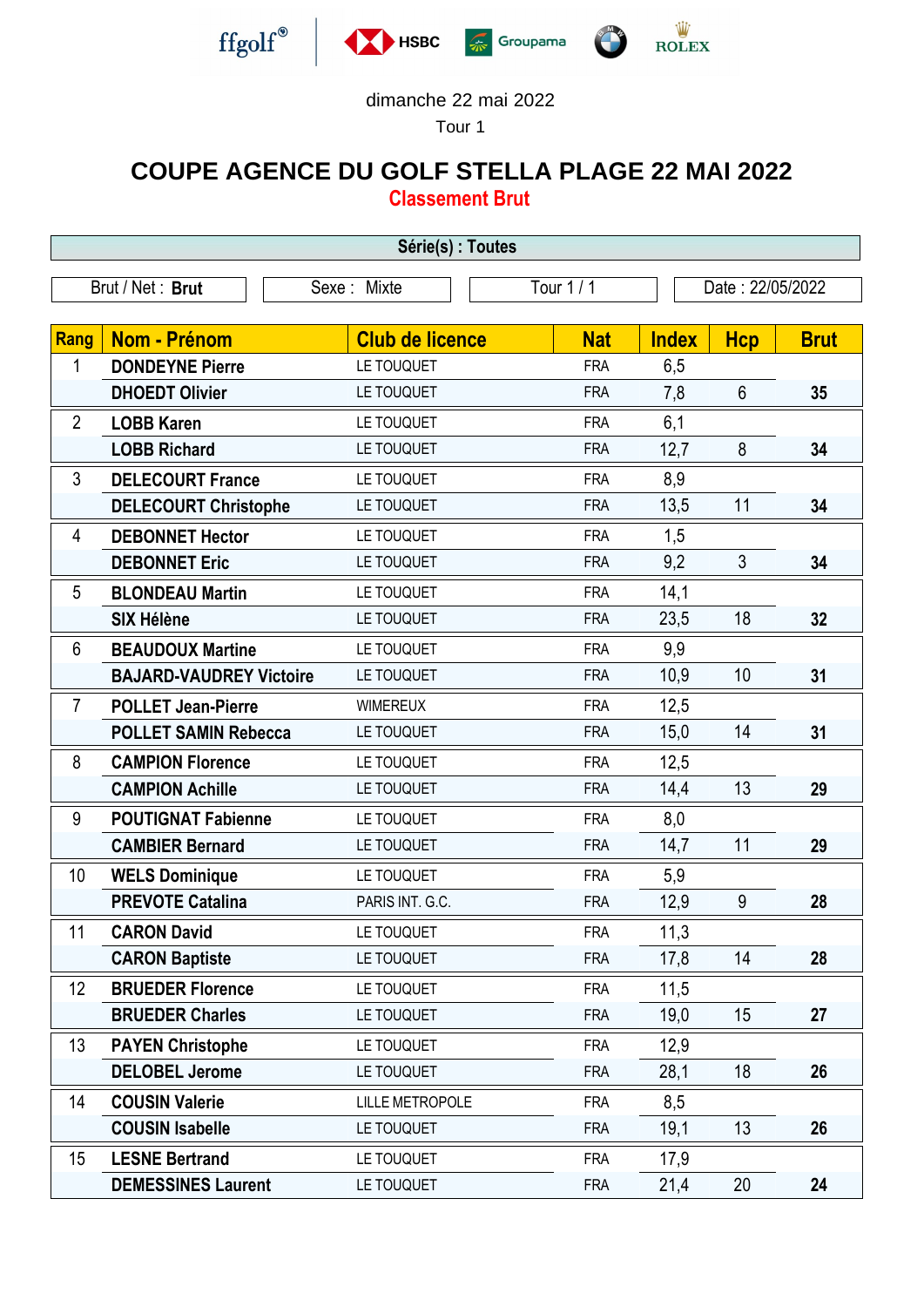| Rang | <b>Nom - Prénom</b>              | <b>Club de licence</b> | <b>Nat</b> | <b>Index</b> | <b>Hcp</b> | <b>Brut</b> |
|------|----------------------------------|------------------------|------------|--------------|------------|-------------|
| 16   | <b>BLANCHE Catherine</b>         | LE TOUQUET             | <b>FRA</b> | 15,7         |            |             |
|      | <b>LEFEVRE Marie</b>             | LE TOUQUET             | <b>FRA</b> | 19,8         | 18         | 22          |
| 17   | <b>DUPONCHELLE Jean-Louis</b>    | LE TOUQUET             | <b>FRA</b> | 11,9         |            |             |
|      | <b>DUPONCHELLE Jean Baptiste</b> | <b>BONDUES</b>         | <b>FRA</b> | 16,2         | 13         | 22          |
| 18   | <b>FRUNEAU Nicolas</b>           | LE TOUQUET             | <b>FRA</b> | 3,6          |            |             |
|      | <b>FRUNEAU Oscar</b>             | LE TOUQUET             | <b>FRA</b> | 15,5         | 8          | 21          |
| 19   | <b>FAIVRE Emmanuel</b>           | LE TOUQUET             | <b>FRA</b> | 17,3         |            |             |
|      | <b>CARAU Guy</b>                 | LE TOUQUET             | <b>FRA</b> | 23,4         | 20         | 21          |
| 20   | <b>SIX Herve</b>                 | LE TOUQUET             | <b>FRA</b> | 13,1         |            |             |
|      | <b>LENAIN Eric</b>               | LE TOUQUET             | <b>FRA</b> | 27,7         | 18         | 21          |
| 21   | <b>PROYE Marie</b>               | LE TOUQUET             | <b>FRA</b> | 13,9         |            |             |
|      | <b>PROYE Michel</b>              | LE TOUQUET             | <b>FRA</b> | 22,5         | 18         | 19          |
| 22   | <b>GUERY Blandine</b>            | LE TOUQUET             | <b>FRA</b> | 13,9         |            |             |
|      | <b>DESROUSSEAUX Catherine</b>    | LE TOUQUET             | <b>FRA</b> | 21,9         | 18         | 19          |
| 23   | PLAIS-COTREL Marie-Hélène        | LE TOUQUET             | <b>FRA</b> | 18,9         |            |             |
|      | <b>BASCOULERGUE Michelle</b>     | LE TOUQUET             | <b>FRA</b> | 20,9         | 21         | 19          |
| 24   | <b>SAINT LEGER Aline</b>         | LE TOUQUET             | <b>FRA</b> | 20,5         |            |             |
|      | <b>CARPENTIER Philippe</b>       | LE TOUQUET             | <b>FRA</b> | 23,9         | 23         | 18          |
| 25   | <b>HERLIN Marylise</b>           | LE TOUQUET             | <b>FRA</b> | 19,8         |            |             |
|      | <b>HERLIN Pierre</b>             | LE TOUQUET             | <b>FRA</b> | 26,4         | 23         | 17          |
| 26   | <b>TIRY Nathalie</b>             | LE TOUQUET             | <b>FRA</b> | 19,8         |            |             |
|      | <b>TIRY Philippe</b>             | LE TOUQUET             | <b>FRA</b> | 23,5         | 22         | 17          |
| 27   | <b>DASSONVILLE Marie Noelle</b>  | LE TOUQUET             | <b>FRA</b> | 15,1         |            |             |
|      | <b>WALLAERT Carole</b>           | LE TOUQUET             | <b>FRA</b> | 22,1         | 19         | 15          |
| 28   | <b>SAVIO Vincent</b>             | LE TOUQUET             | <b>FRA</b> | 18,4         |            |             |
|      | <b>SAVIO Julien</b>              | LE TOUQUET             | <b>FRA</b> | 27,3         | 21         | 15          |
| 29   | <b>MARECHAL Jean-Marc</b>        | LE TOUQUET             | <b>FRA</b> | 14,3         |            |             |
|      | <b>BOIVIN Daniel</b>             | LE TOUQUET             | <b>FRA</b> | 16,2         | 15         | 14          |
| 30   | <b>VAN DE CASTEELE Muriel</b>    | LE TOUQUET             | <b>FRA</b> | 21,2         |            |             |
|      | <b>VAN DE CASTEELE Didier</b>    | LE TOUQUET             | <b>FRA</b> | 21,4         | 22         | 14          |
| 31   | <b>VANDESOMPELE Christiane</b>   | LE TOUQUET             | <b>FRA</b> | 23,2         |            |             |
|      | <b>PERRUEZ Yves</b>              | LE TOUQUET             | <b>FRA</b> | 24,9         | 25         | 13          |
| 32   | <b>MARECHAL Francoise Sofia</b>  | LE TOUQUET             | <b>FRA</b> | 21,6         |            |             |
|      | <b>MARECHAL Denis</b>            | LE TOUQUET             | <b>FRA</b> | 28,5         | 24         | 13          |
| 33   | <b>BEGUINOT Henri</b>            | LE TOUQUET             | <b>FRA</b> | 28,7         |            |             |
|      | <b>BEGUINOT Véronique</b>        | LE TOUQUET             | <b>FRA</b> | 34,8         | 27         | 12          |
| 34   | <b>DUFLOT Nicolas</b>            | LE TOUQUET             | <b>FRA</b> | 14,0         |            |             |
|      | <b>FOURNIER Jose Marie</b>       | LE TOUQUET             | <b>FRA</b> | 38           | 18         | 11          |
| 35   | <b>COULON Jean-Paul</b>          | LE TOUQUET             | <b>FRA</b> | 28,4         |            |             |
|      | <b>COULON Véronique</b>          | LE TOUQUET             | <b>FRA</b> | 32,2         | 27         | 10          |